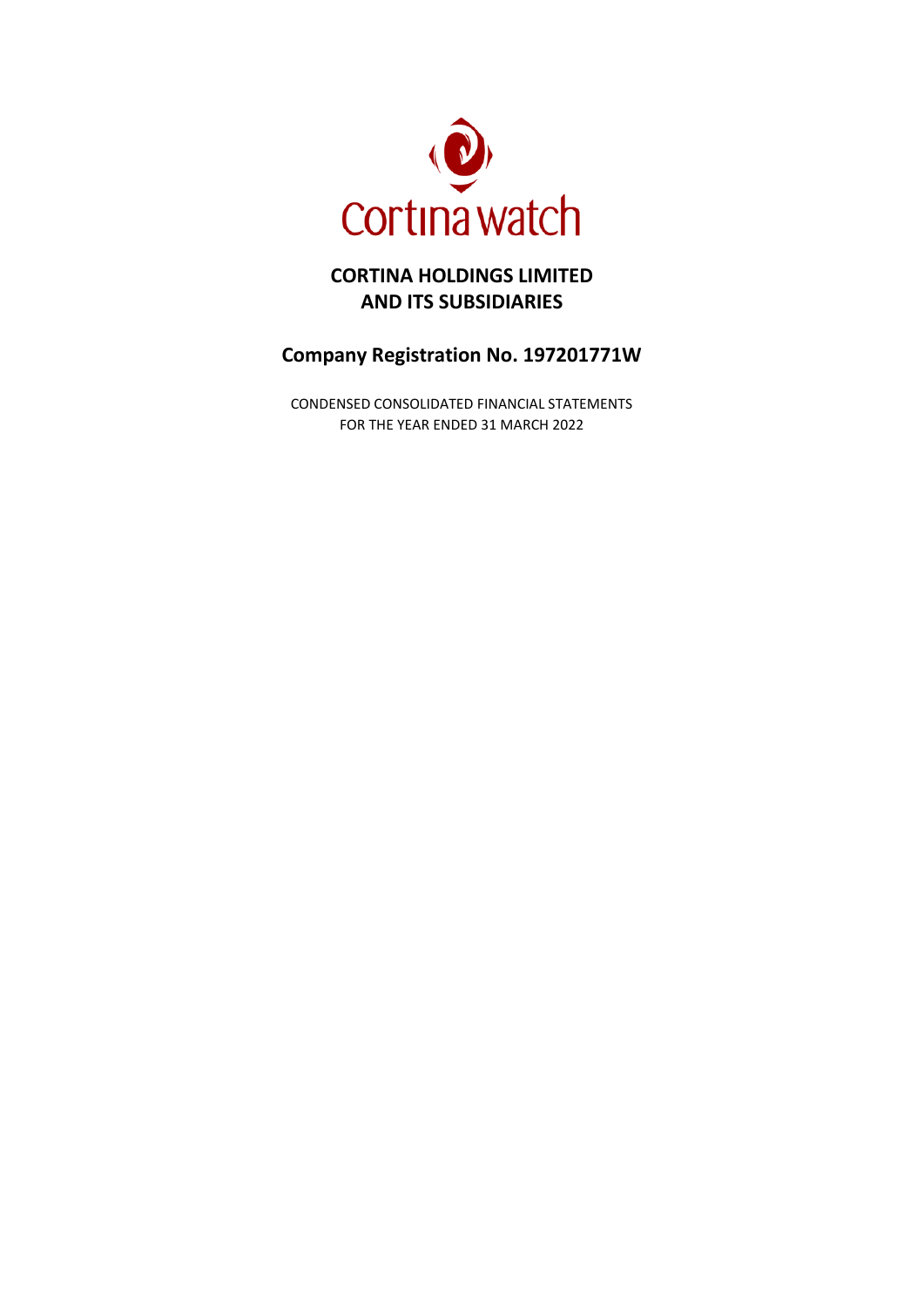# **Table of Contents**

| A Condensed Consolidated Statement of Profit or Loss and Other Comprehensive<br>Income |    |
|----------------------------------------------------------------------------------------|----|
| B Condensed Statements of Financial Position                                           | 2  |
| C Condensed Consolidated Statement of Cash Flows                                       | 3  |
| D Condensed Statements of Changes in Equity                                            | 5. |
| E Notes to the Condensed Consolidated Financial Statements                             | 6  |
| F Other Information Required by Listing Rule Appendix 7.2                              | 14 |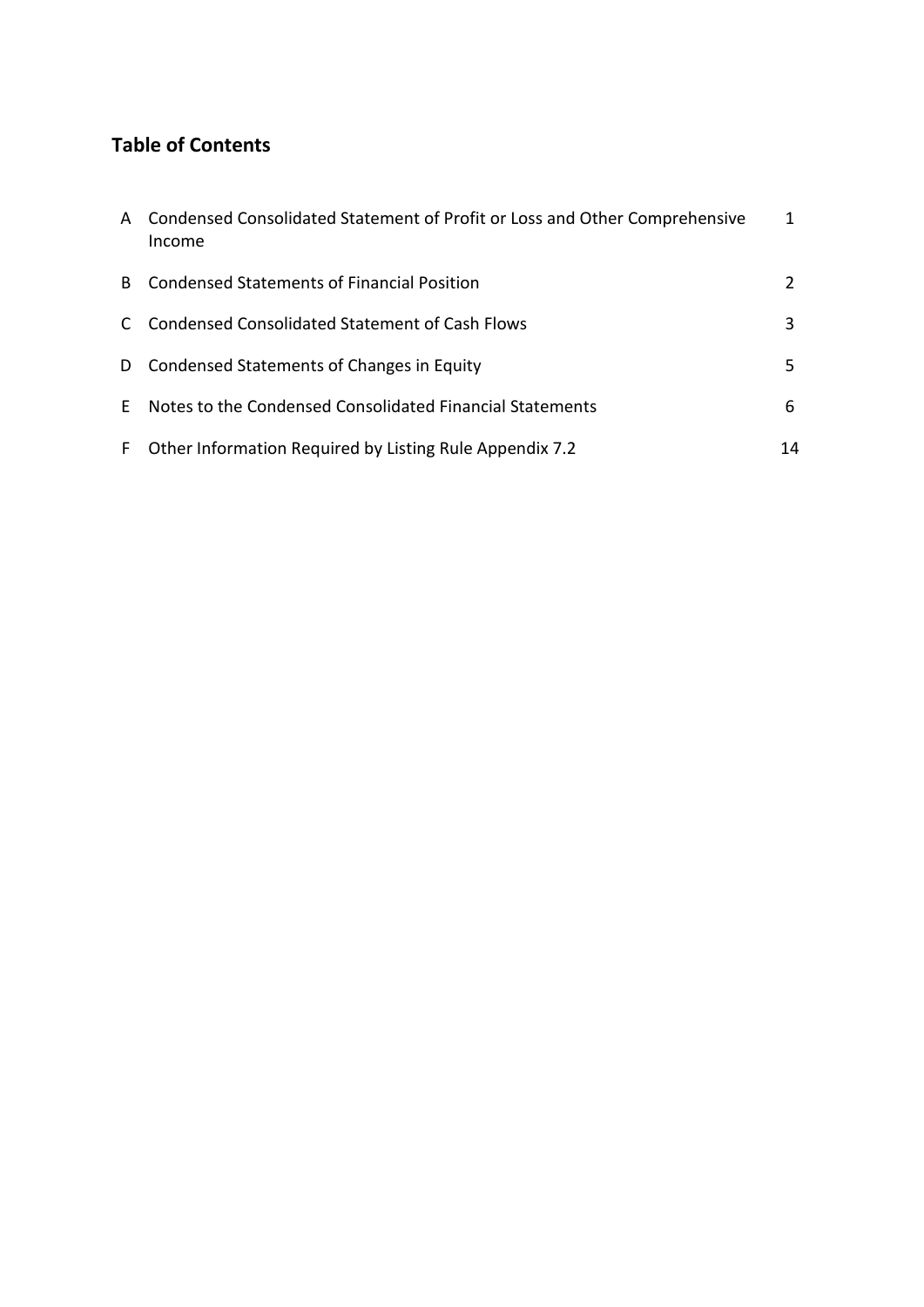| (A) | <b>Condensed Consolidated Statement of Profit or Loss and Other Comprehensive</b> |
|-----|-----------------------------------------------------------------------------------|
|     | <b>Income</b>                                                                     |

|                                                             | <b>The Group</b> |             |           |           |             |           |
|-------------------------------------------------------------|------------------|-------------|-----------|-----------|-------------|-----------|
|                                                             | 6 mths           | 6 mths      | Change    | 12 mths   | 12 mths     | Change    |
|                                                             | ended            | ended       |           | ended     | ended       |           |
|                                                             | 31 Mar 22        | 31 Mar 21   |           | 31 Mar 22 | 31 Mar 21   |           |
|                                                             |                  | (Restated)* |           |           | (Restated)* |           |
|                                                             | S\$'000          | S\$'000     | %         | S\$'000   | S\$'000     | $\%$      |
| Revenue                                                     | 392,286          | 262,882     | 49%       | 716,866   | 436,715     | 64%       |
| <b>Other Items of Income</b>                                |                  |             |           |           |             |           |
| Interest income                                             | 121              | 155         | $-22%$    | 211       | 419         | $-50%$    |
| Other income & gains (Note 6)                               | 3,272            | 2,683       | 22%       | 6,319     | 9,338       | $-32%$    |
| <b>Other Items of Expense</b>                               |                  |             |           |           |             |           |
| Changes in inventories of                                   | (2, 198)         | 80,655      | <b>NM</b> | (3, 240)  | 71,104      | <b>NM</b> |
| finished goods                                              |                  |             |           |           |             |           |
| Purchase of goods and                                       | (252, 467)       | (265, 779)  | $-5%$     | (478,009) | (380, 735)  | 26%       |
| consumables                                                 |                  |             |           |           |             |           |
| Employee benefits expense                                   | (36,076)         | (18, 946)   | 90%       | (60, 881) | (33,068)    | 84%       |
| Rental expense                                              | (3,965)          | (1,728)     | >100%     | (6, 791)  | (2,594)     | >100%     |
| Depreciation expense                                        | (3,993)          | (2,356)     | 69%       | (7, 146)  | (4, 738)    | 51%       |
| Depreciation of right-of-use-<br>assets                     | (16, 413)        | (11, 530)   | 42%       | (32, 807) | (22, 986)   | 43%       |
| Other expenses                                              | (21, 776)        | (10, 886)   | >100%     | (38, 455) | (17, 164)   | >100%     |
| Finance costs                                               | (1,790)          | (902)       | 98%       | (3,501)   | (1,714)     | >100%     |
| Share of profit / (loss) of equity-<br>accounted associates | 28               | (48)        | <b>NM</b> | 67        | (54)        | <b>NM</b> |
| Profit before tax (Note 6)                                  | 57,029           | 34,200      | 67%       | 92,633    | 54,523      | 70%       |
| Income tax expense (Note 7)                                 | (10, 604)        | (7, 213)    | 47%       | (18, 818) | (11, 526)   | 63%       |
| Profit, net of tax                                          | 46,425           | 26,987      | 72%       | 73,815    | 42,997      | 72%       |
| Profit Attributable to:                                     |                  |             |           |           |             |           |
| Owners of the parent, Net of Tax                            | 43,344           | 25,163      | 72%       | 68,763    | 39,732      | 73%       |
| Non-Controlling Interests, Net of                           | 3,081            | 1,824       | 69%       | 5,052     | 3,265       | 55%       |
| Tax                                                         |                  |             |           |           |             |           |
|                                                             | 46,425           | 26,987      | 72%       | 73,815    | 42,997      | 72%       |
|                                                             |                  |             |           |           |             |           |
| <b>Statement of Comprehensive</b>                           |                  |             |           |           |             |           |
| Income                                                      |                  |             |           |           |             |           |
| Profit, net of Tax                                          | 46,425           | 26,987      | 72%       | 73,815    | 42,997      | 72%       |
| <b>Other Comprehensive Income:</b>                          |                  |             |           |           |             |           |
| Exchange differences on                                     | (717)            | (1, 471)    | $-51%$    | (2, 534)  | (2, 293)    | 11%       |
| translating of foreign                                      |                  |             |           |           |             |           |
| operations, net of tax                                      |                  |             |           |           |             |           |
| <b>Total Comprehensive Income</b><br>For The Year           | 45,708           | 25,516      | 79%       | 71,281    | 40,704      | 75%       |
| The Comprehensive Income                                    |                  |             |           |           |             |           |
| Attributable to:                                            |                  |             |           |           |             |           |
| Owners of the Parent, Net of Tax                            | 42,607           | 23,843      | 79%       | 66,665    | 37,623      | 77%       |
| Non-Controlling Interests, Net of<br>Tax                    | 3,101            | 1,673       | 85%       | 4,616     | 3,081       | 50%       |
|                                                             | 45,708           | 25,516      | 79%       | 71,281    | 40,704      | 75%       |

Note: NM denotes not meaningful.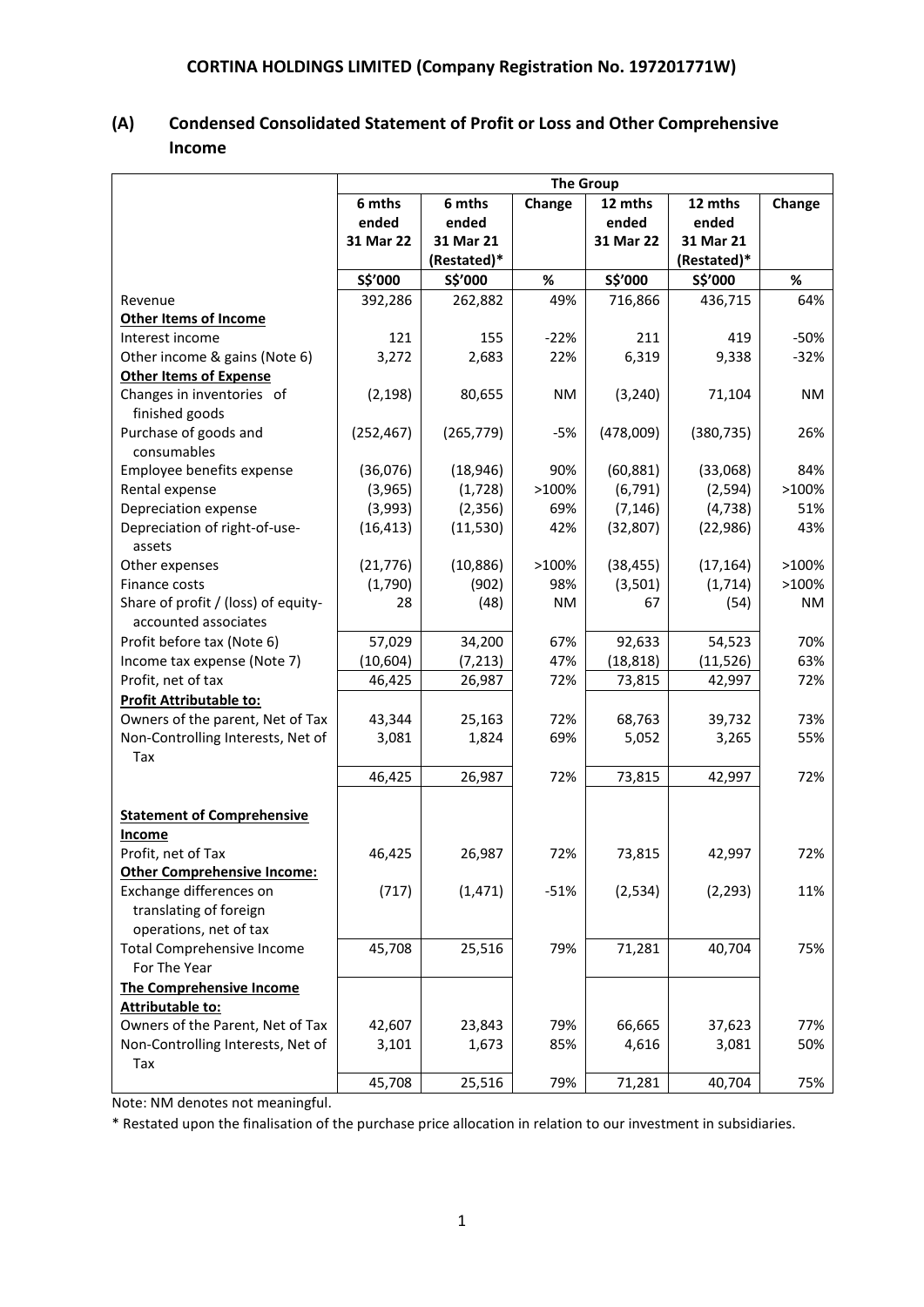# **(B) Condensed Statements of Financial Position as at 31 March 2022**

|                                                    | <b>The Group</b>  |                  | <b>The Company</b> |           |
|----------------------------------------------------|-------------------|------------------|--------------------|-----------|
|                                                    | As at             | As at            | As at              | As at     |
|                                                    | 31 Mar 22         | 31 Mar 21        | 31 Mar 22          | 31 Mar 21 |
|                                                    |                   | (Restated)*      |                    |           |
| <b>ASSETS</b>                                      | S\$'000           | S\$'000          | S\$'000            | S\$'000   |
| <b>Current Assets</b>                              |                   |                  |                    |           |
| Cash and cash equivalents                          | 226,520           | 130,026          | 525                | 13,523    |
| Trade and other receivables                        | 12,351            | 15,221           | 14,304             | 6,912     |
| Inventories                                        | 211,199           | 214,439          |                    |           |
| Other assets                                       | 4,233             | 5,605            | 663                | 23        |
| <b>Total Current Assets</b>                        | 454,303           | 365,291          | 15,492             | 20,458    |
|                                                    |                   |                  |                    |           |
| <b>Non-Current Assets</b>                          |                   |                  |                    |           |
| Investments in associates                          | 3,494             | 3,474            | 1,000              | 1,000     |
| Investments in subsidiaries                        |                   |                  | 141,487            | 141,487   |
| Property, plant and equipment (Note 11)            | 24,429            | 14,647           | 394                | 520       |
| Investment properties                              | 6,548             | 4,174            | 9,011              | 4,174     |
| Intangible assets                                  | 919               | 1,363            |                    |           |
| Deferred tax assets                                | 2,689             | 3,425            |                    |           |
| Other assets                                       | 9,567             | 7,921            |                    |           |
| Rights-of-use assets                               | 95,000            | 96,408           |                    |           |
| <b>Total Non-Current Assets</b>                    | 142,646           | 131,412          | 151,892            | 147,181   |
| <b>Total Assets</b>                                | 596,949           | 496,703          | 167,384            | 167,639   |
|                                                    |                   |                  |                    |           |
| <b>LIABILITIES</b>                                 |                   |                  |                    |           |
| <b>Current Liabilities</b>                         |                   |                  |                    |           |
| Trade and other payables                           | 83,646            | 61,607           | 98,447             | 91,569    |
| Income tax payable                                 | 12,718            | 9,124            | 220                | 348       |
| Financial liabilities - lease liabilities          | 27,194            | 27,843           | 12                 | 64        |
| <b>Other liabilities</b>                           | 16,411            | 11,828           |                    |           |
| <b>Other financial liabilities</b>                 | 21,484            | 37,934           |                    |           |
| <b>Total Current Liabilities</b>                   | 161,453           | 148,336          | 98,679             | 91,981    |
|                                                    |                   |                  |                    |           |
| <b>Non-Current Liabilities</b>                     |                   |                  |                    |           |
| Other finance liabilities, non-current             | 25,500            |                  |                    |           |
| Provisions                                         | 4,925             | 5,579            |                    |           |
| Financial liabilities - lease liabilities          | 70,390            | 70,452           |                    | 12        |
| Other liabilities<br>Deferred tax liabilities      | 5,357             | 2,213            |                    |           |
| <b>Total Non-Current Liabilities</b>               | 156               | 231              |                    | 12        |
| <b>Total Liabilities</b>                           | 106,328           | 78,475           |                    |           |
|                                                    | 267,781           | 226,811          | 98,679             | 91,993    |
|                                                    |                   | 269,892          |                    |           |
| <b>Net Assets</b>                                  | 329,168           |                  | 68,705             | 75,646    |
|                                                    |                   |                  |                    |           |
| Equity                                             |                   |                  |                    |           |
| <b>Equity Attributable To Owners Of The Parent</b> |                   |                  |                    |           |
| Share capital (Note 13)<br>Other reserve           | 35,481            | 35,481           | 35,481             | 35,481    |
| Retained earnings                                  | 356<br>278,695    | 2,440<br>220,709 | 33,224             | 40,165    |
| Equity attributable to owners of the parent, total |                   | 258,630          |                    | 75,646    |
| Non-controlling interests                          | 314,532<br>14,636 | 11,262           | 68,705             |           |
| <b>Total Equity</b>                                | 329,168           | 269,892          | 68,705             | 75,646    |
|                                                    |                   |                  |                    |           |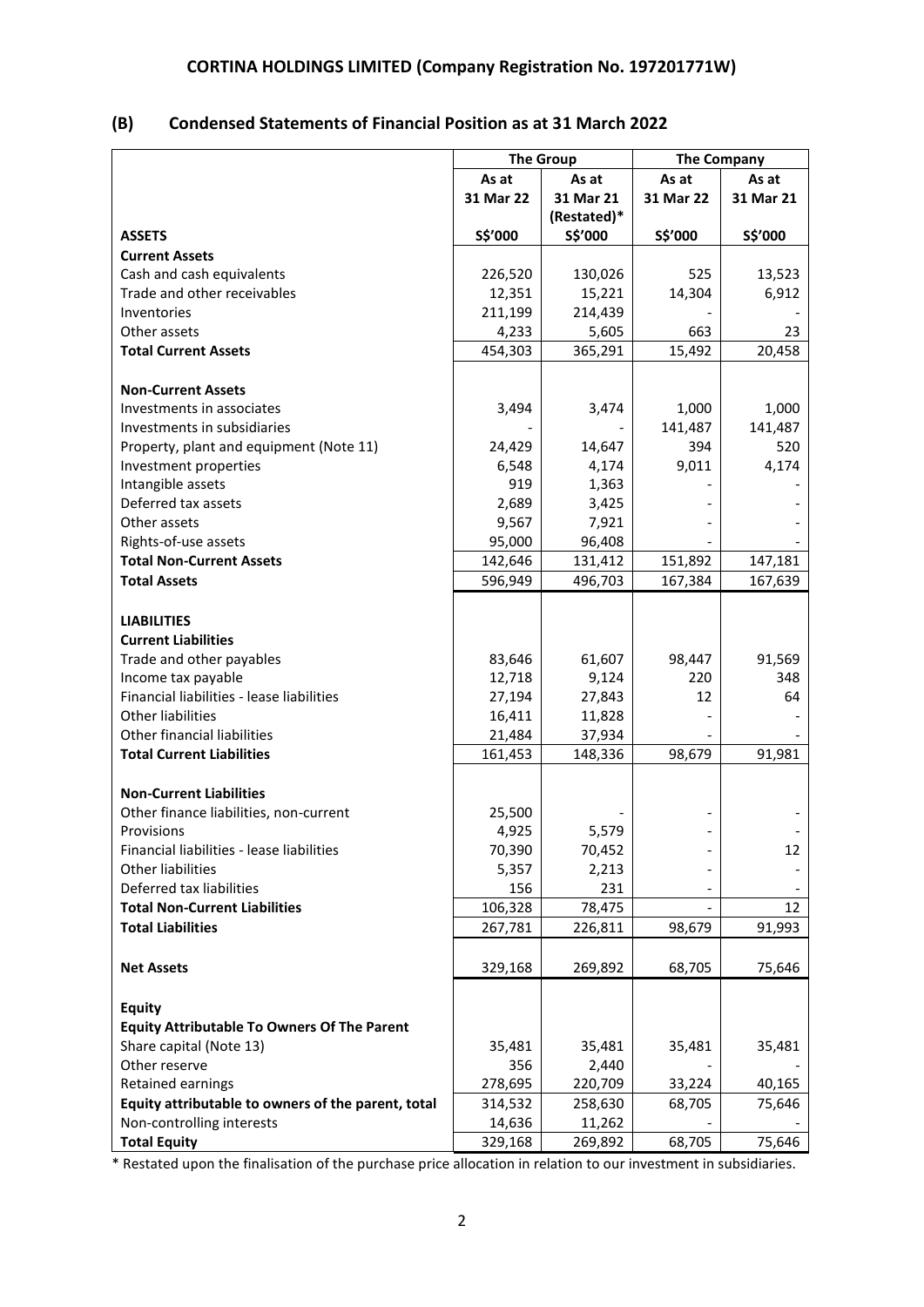# **(C) Condensed Consolidated Statement of Cash Flows**

|                                                      | <b>The Group</b> |             |           |             |  |
|------------------------------------------------------|------------------|-------------|-----------|-------------|--|
|                                                      | 6 mths           | 6 mths      | 12 mths   | 12 mths     |  |
|                                                      | ended            | ended       | ended     | ended       |  |
|                                                      | 31 Mar 22        | 31 Mar 21   | 31 Mar 22 | 31 Mar 21   |  |
|                                                      |                  | (Restated)* |           | (Restated)* |  |
|                                                      | S\$'000          | S\$'000     | S\$'000   | S\$'000     |  |
| Cash flows from operating activities:                |                  |             |           |             |  |
| Profit before tax                                    | 57,029           | 34,200      | 92,633    | 54,523      |  |
| Adjustments for:                                     |                  |             |           |             |  |
| Depreciation of property, plant and equipment        | 3,550            | 2,356       | 6,703     | 4,738       |  |
| and investment properties                            |                  |             |           |             |  |
| Depreciation of right-of-use assets                  | 16,413           | 11,530      | 32,807    | 22,986      |  |
| Amortisation of intangible assets                    | 443              |             | 443       |             |  |
| Interest income                                      | (121)            | (155)       | (211)     | (419)       |  |
| Interest expense                                     | 1,790            | 902         | 3,501     | 1,714       |  |
| Share of the (profit) / loss from equity-accounted   | (28)             | 48          | (67)      | 54          |  |
| associates                                           |                  |             |           |             |  |
| Gains / (loss) on disposal of plant and equipment    | 13               | (113)       | (43)      | (113)       |  |
| Gains / (loss) on disposal of right-of-use assets    | 20               | (31)        |           | (31)        |  |
| Property, plant and equipment written off            | 222              | 1,131       | 222       | 1,131       |  |
| Negative goodwill                                    |                  | (179)       |           | (179)       |  |
| Provisions, non-current                              |                  | 131         |           | 131         |  |
| Operating profit before changes in working capital   | 79,331           | 49,820      | 135,988   | 84,535      |  |
| Trade and other receivables                          | 18,307           | 8,914       | 2,882     | (2,741)     |  |
| Inventories                                          | 1,513            | 13,722      | 2,475     | 22,942      |  |
| Other assets                                         | 2,189            | (372)       | (352)     | (1, 517)    |  |
| Trade and other payables                             | 21,633           | 6,262       | 41,193    | 2,394       |  |
| Other liabilities                                    | 1,346            | 3,731       | (5,883)   | 3,163       |  |
| Net cash flows from Operations                       | 124,319          | 82,077      | 176,303   | 108,776     |  |
| Income taxes paid                                    | (7,880)          | (6, 193)    | (15, 830) | (10, 201)   |  |
| Net cash flows generated from operating activities   | 116,439          | 75,884      | 160,473   | 98,575      |  |
| Cash flows from investing activities:                |                  |             |           |             |  |
| Purchase of plant and equipment                      | (12, 833)        | (2, 311)    | (16, 774) | (2,797)     |  |
| Purchase of investment properties                    | (2, 467)         |             | (2, 467)  |             |  |
| Acquisition of subsidiaries (Note 1)                 | (1, 475)         | (54, 310)   | (4, 386)  | (54, 310)   |  |
| Interest received                                    | 121              | 153         | 211       | 419         |  |
| Disposal of property, plant and equipment            |                  | 191         |           | 191         |  |
| Net cash flows used in investing activities          | (16, 654)        | (56, 277)   | (23, 416) | (56, 497)   |  |
|                                                      |                  |             |           |             |  |
| Cash flows from financing activities:                |                  |             |           |             |  |
| Principal element of lease payments                  | (17, 189)        | (10, 974)   | (32, 263) | (22, 459)   |  |
| Interest element of lease payments                   | (1, 248)         | (1,021)     | (2,694)   | (1, 442)    |  |
| Dividends paid to a non-controlling interest of a    | (1, 242)         | (976)       | (1, 242)  | (1,640)     |  |
| subsidiary                                           |                  |             |           |             |  |
| Increase in new borrowings                           |                  |             | 50,000    |             |  |
| (Decrease) / increase in other financial liabilities | (12, 733)        | 2,162       | (40, 951) | 12,074      |  |
| Decrease in finance leases                           | (144)            | (267)       | (320)     | (454)       |  |
| Interest paid                                        | (542)            | 119         | (807)     | (272)       |  |
| Dividends paid                                       |                  |             | (10, 763) | (10, 763)   |  |
| Cash restricted in use                               | (30, 130)        |             | (30, 130) |             |  |
| Net cash flows used in financing activities          | (63, 228)        | (10, 957)   | (69, 170) | (24, 956)   |  |
|                                                      |                  |             |           |             |  |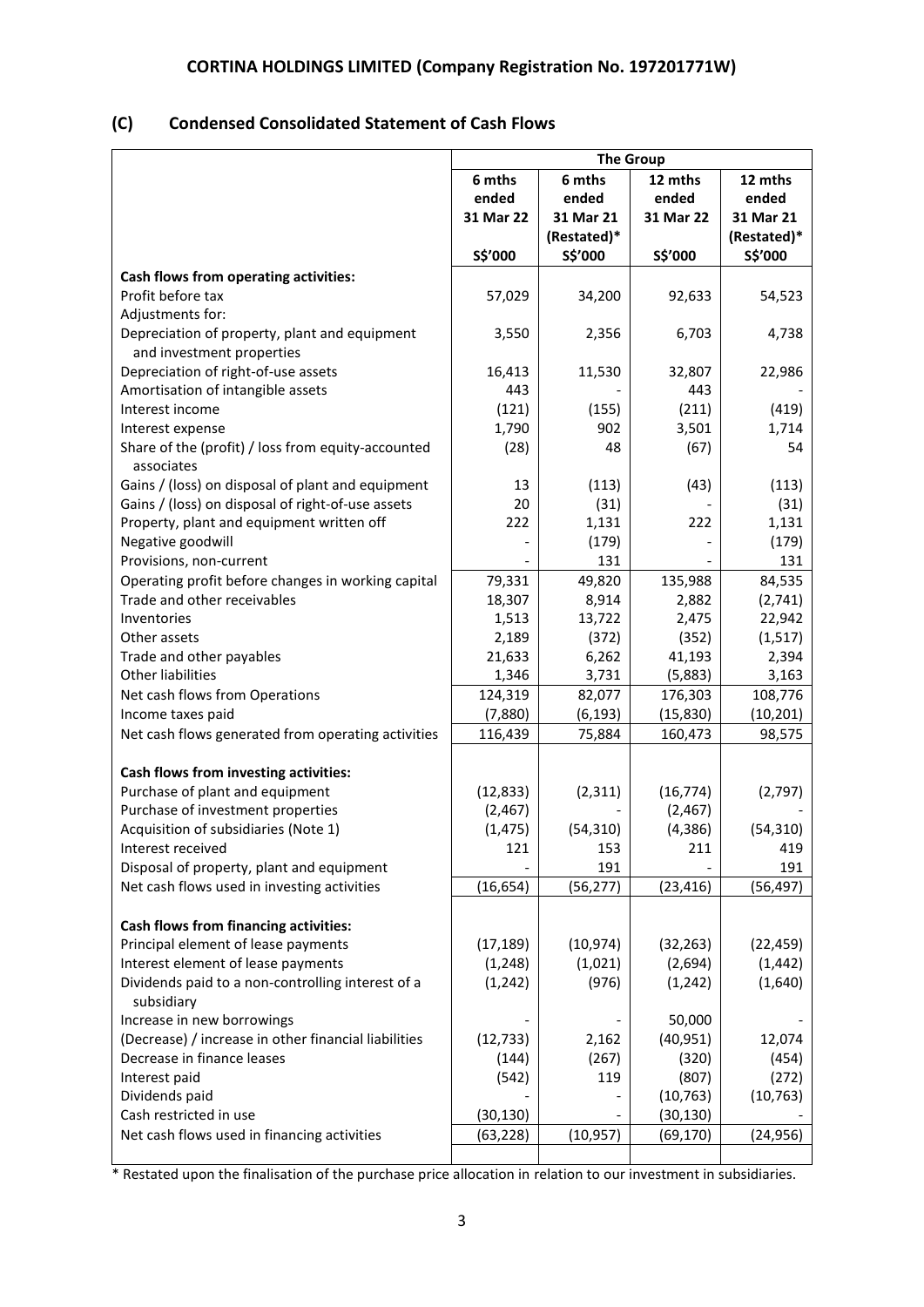# **(C) Condensed Consolidated Statement of Cash Flows (cont'd)**

|                                                                                |                      | <b>The Group</b>     |                      |                      |  |  |
|--------------------------------------------------------------------------------|----------------------|----------------------|----------------------|----------------------|--|--|
|                                                                                | 6 mths<br>ended      | 6 mths<br>ended      | 12 mths<br>ended     | 12 mths<br>ended     |  |  |
|                                                                                | 31 Mar 22<br>S\$'000 | 31 Mar 21<br>S\$'000 | 31 Mar 22<br>S\$'000 | 31 Mar 21<br>S\$'000 |  |  |
| Net increase in cash and cash equivalents                                      | 36,557               | 8,650                | 67,887               | 17,122               |  |  |
| Cash and cash equivalents, Statement of Cash<br>Flows, at beginning of year    | 160,224              | 122,285              | 130,026              | 114,390              |  |  |
| Effect of foreign exchange rate adjustments                                    | (391)                | (909)                | (1, 523)             | (1, 486)             |  |  |
| Cash and cash equivalents, Statement of Cash<br>Flows, at end of year (Note 2) | 196,390              | 130,026              | 196,390              | 130,026              |  |  |
|                                                                                |                      |                      |                      |                      |  |  |
| Note 1: Analysis of acquisition of subsidiaries                                |                      |                      |                      |                      |  |  |
| Net assets acquired:                                                           |                      |                      |                      |                      |  |  |
| Non-current assets                                                             |                      |                      | 38,963               |                      |  |  |
| Current assets                                                                 |                      |                      | 104,223              |                      |  |  |
| Non-current liabilities                                                        |                      |                      | (22, 618)            |                      |  |  |
| Current liabilities                                                            |                      |                      | (61.693)             |                      |  |  |

| Cash and bank balances                          | 25.999   |  |
|-------------------------------------------------|----------|--|
|                                                 |          |  |
|                                                 | 84.874   |  |
| Negative goodwill (Note 6.1)                    | (179)    |  |
| Consideration paid                              | 84.695   |  |
| Cash and bank balances acquired                 | (25.999) |  |
| Net cash outflow on acquisition of subsidiaries | 58,696   |  |

| Note 2                  |         |         |
|-------------------------|---------|---------|
| Cash & cash equivalents | 196,390 | 130,026 |
| Restricted in use       | 30,130  |         |
|                         | 226,520 | 130,026 |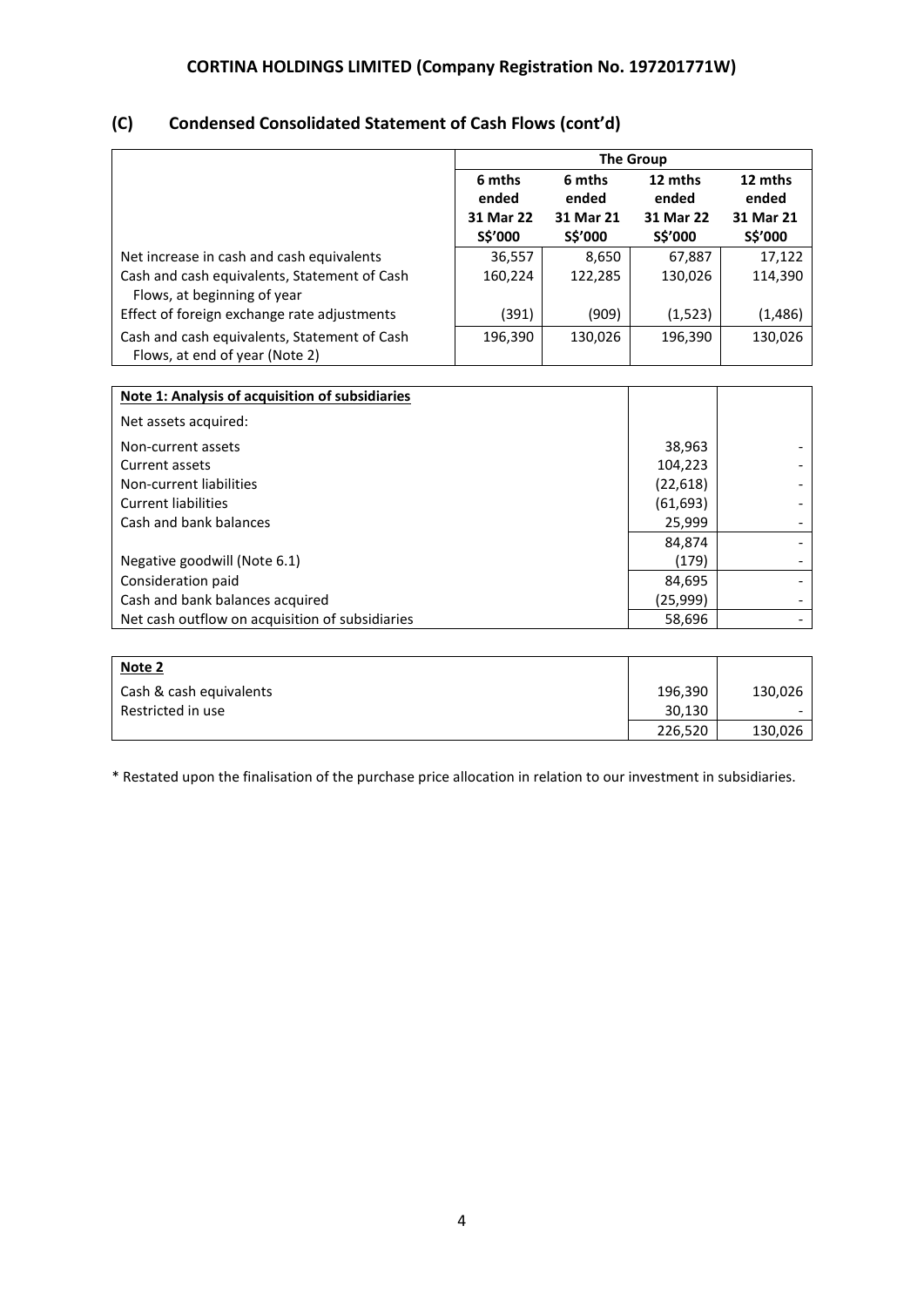|                                 | <b>Total</b> |           | <b>Attributable to the Parent</b> |          |                 |             |  |
|---------------------------------|--------------|-----------|-----------------------------------|----------|-----------------|-------------|--|
|                                 | equity       | Sub-      | <b>Share</b>                      | Other    | <b>Retained</b> | controlling |  |
|                                 |              | total     | capital                           | reserves | earnings        | interest    |  |
| <b>The Group</b>                | S\$'000      | S\$'000   | S\$'000                           | S\$'000  | S\$'000         | S\$'000     |  |
|                                 |              |           |                                   |          |                 |             |  |
| <b>Balance at 1 April 2021</b>  | 269,892      | 258,630   | 35,481                            | 2,440    | 220,709         | 11,262      |  |
| Movements in equity:            |              |           |                                   |          |                 |             |  |
| Total comprehensive income      | 71,281       | 66,665    |                                   | (2,098)  | 68,763          | 4,616       |  |
| for the year                    |              |           |                                   |          |                 |             |  |
| Transferred (from)/to retained  |              |           |                                   | 14       | (14)            |             |  |
| earnings                        |              |           |                                   |          |                 |             |  |
| Dividends paid                  | (12,005)     | (10, 763) |                                   |          | (10, 763)       | (1, 242)    |  |
| <b>Balance at 31 March 2022</b> | 329,168      | 314,532   | 35,481                            | 356      | 278,695         | 14,636      |  |
|                                 |              |           |                                   |          |                 |             |  |
| <b>Balance at 1 April 2020</b>  | 241,591      | 231,770   | 35,481                            | 3,704    | 192,585         | 9,821       |  |
| Movements in equity:            |              |           |                                   |          |                 |             |  |
| Total comprehensive income      | 40,704       | 37,623    |                                   | (2, 109) | 39,732          | 3,081       |  |
| for the year                    |              |           |                                   |          |                 |             |  |
| Transferred (from)/to retained  |              |           |                                   | 845      | (845)           |             |  |
| earnings                        |              |           |                                   |          |                 |             |  |
| Dividends paid                  | (12,403)     | (10, 763) |                                   |          | (10, 763)       | (1,640)     |  |
| Balance at 31 March 2021        | 269,892      | 258,630   | 35,481                            | 2,440    | 220,709         | 11,262      |  |
| (Restated)*                     |              |           |                                   |          |                 |             |  |

# **(D) Condensed Statements of Changes in Equity Year Ended 31 March 2022**

|                                 | <b>Total</b><br>equity<br>S\$'000 | <b>Share</b><br>capital<br>S\$'000 | <b>Retained</b><br>earnings<br>S\$'000 |
|---------------------------------|-----------------------------------|------------------------------------|----------------------------------------|
| <b>The Company</b>              |                                   |                                    |                                        |
| <b>Balance at 1 April 2021</b>  | 75,646                            | 35,481                             | 40,165                                 |
| Movements in equity:            |                                   |                                    |                                        |
| Total comprehensive income      | 3,822                             |                                    | 3,822                                  |
| for the year                    |                                   |                                    |                                        |
| Dividends paid                  | (10, 763)                         |                                    | (10, 763)                              |
| <b>Balance at 31 March 2022</b> | 68,705                            | 35,481                             | 33,224                                 |
|                                 |                                   |                                    |                                        |
| <b>Balance at 1 April 2020</b>  | 62,898                            | 35,481                             | 27,417                                 |
| Movements in equity:            |                                   |                                    |                                        |
| Total comprehensive income      | 23,511                            |                                    | 23,511                                 |
| for the year                    |                                   |                                    |                                        |
| Dividends paid                  | (10, 763)                         |                                    | (10,763)                               |
| Balance at 31 March 2021        | 75,646                            | 35,481                             | 40,165                                 |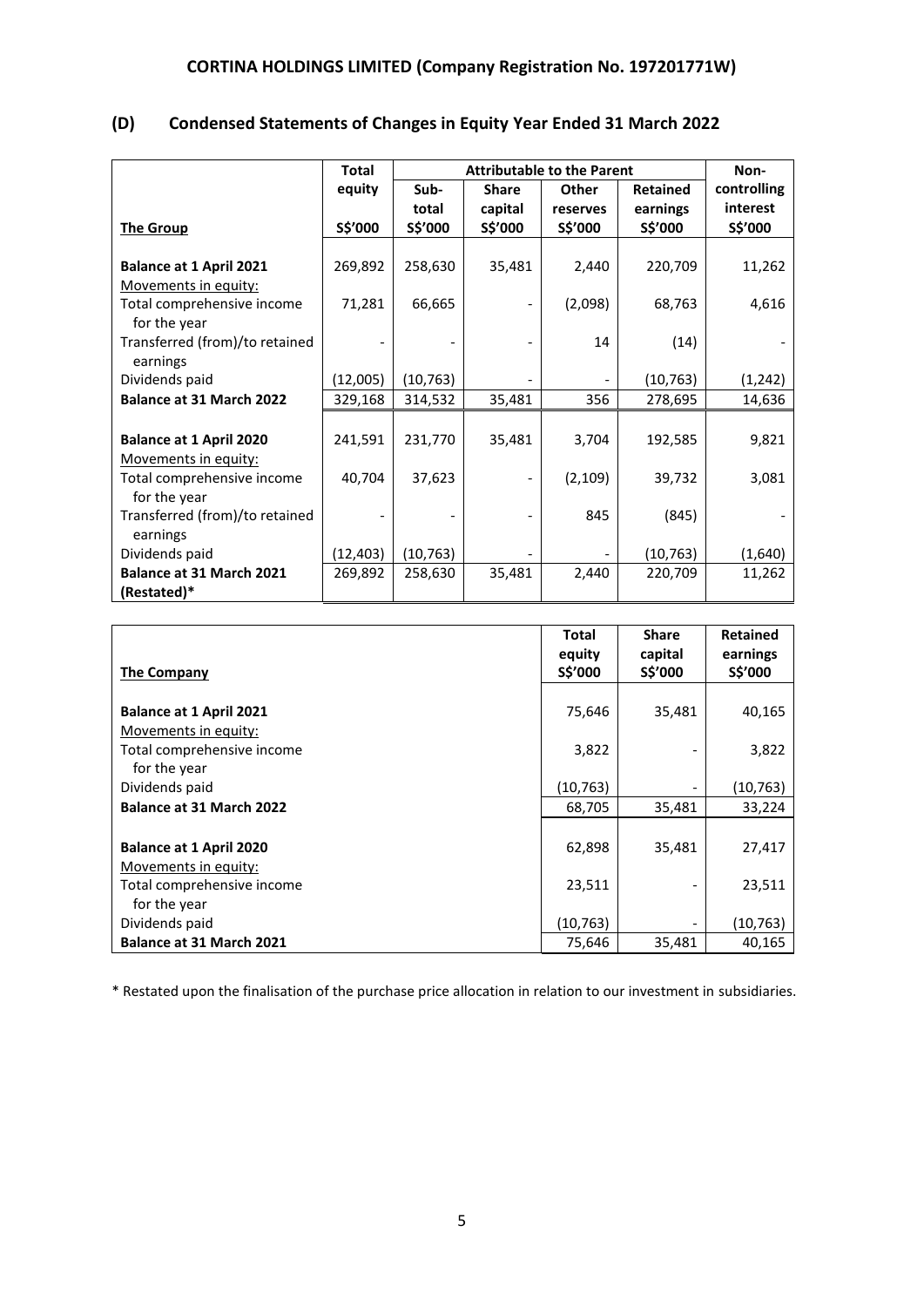### **(E) Notes to the Condensed Interim Consolidated Financial Statements**

#### **1. Corporate information**

The company is incorporated in Singapore with limited liability. It is listed on the Singapore Exchange Securities Trading Limited ("SGX-ST"). These condensed consolidated financial statements as at and for the six months and full year ended 31 March 2022 cover the company (referred to as "parent") and the subsidiaries (the "group").

The company is an investment holding company and provides management services to its subsidiaries and associates.

The registered office and the principal place of business of the company is located at 391B Orchard Road, #18-01 Ngee Ann City Tower B, Singapore 238874. The company is situated in Singapore.

#### **2. Basis of preparation**

The condensed interim financial statements for the six months ended 30 September 2021 have been prepared in accordance with SFRS(I) 1-34 Interim Financial Reporting issued by the Accounting Standards Council Singapore. The condensed interim financial statements do not include all the information required for a complete set of financial statements. However, selected explanatory notes are included to explain events and transactions that are significant to an understanding of the changes in the Group's financial position and performance of the Group since the last annual financial statements for the year ended 31 March 2021.

The accounting policies adopted are consistent with those of the previous financial year which were prepared in accordance with SFRS(I)s, except for the adoption of new and amended standards as set out in Note 2.1.

The condensed interim financial statements are presented in Singapore dollar which is the Company's functional currency.

#### **2.1 New and amended standards adopted by the Group**

A number of amendments to Standards have become applicable for the current reporting period. The Group did not have to change its accounting policies or make retrospective adjustments as a result of adopting those standards.

#### **2.2. Use of judgements and estimates**

In preparing the condensed financial statements, management has made judgements, estimates and assumptions that affect the application of accounting policies and the reported amounts of assets and liabilities, income and expense. Actual results may differ from these estimates.

The significant judgements made by management in applying the Group's accounting policies and the key sources of estimation uncertainty were the same as those that applied to the consolidated financial statements as at and for the year ended 31 March 2021.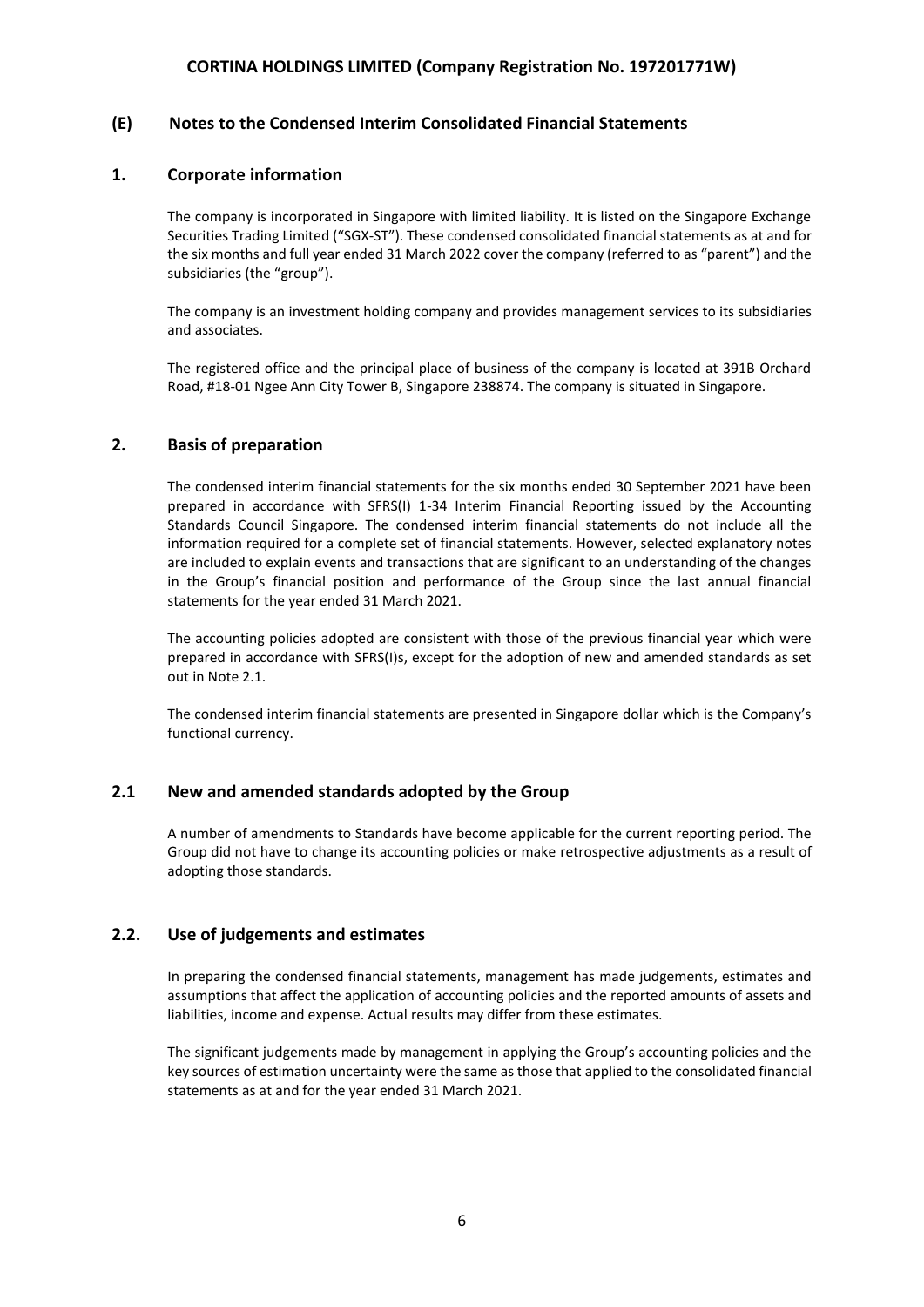### **2.2. Use of judgements and estimates (cont'd)**

Estimates and underlying assumptions are reviewed on an ongoing basis. Revisions to accounting estimates are recognised in the period in which the estimates are revised and in any future periods affected.

Information about critical judgements in applying accounting policies that have the most significant effect on the amounts recognised in the financial statements is included in the following notes:

- Net realisable value of inventories realisable value of inventories represents the best value of recoverable amount and is based on acceptable evidence available at the end of reporting year and inherently involves estimates regarding the future expected realisable value.
- Business combination there are judgement and estimates used in determining the allocation of the purchase price to the fair value of the identifiable assets (including intangible assets) acquired and liabilities assumed as defined in and that meet the conditions for recognition under the financial reporting standard on business combinations.
- Lease term For leases with extension or renewal options, management applied judgement in determining whether such extension or renewal options should be reflected in measuring the lease liabilities.

Information about assumptions and estimation uncertainties that have a significant risk of resulting in a material adjustment to the carrying amounts of assets and liabilities within the next financial period are included in the following notes:

- Income tax amount Note 7
- Useful lives of property, plant and equipment and right-of-use assets: The estimates for the useful lives and related depreciation charges for property, plant and equipment and right-ofuse assets are based on commercial and other factors which could change significantly as a result of innovations and competitor actions in response to market conditions.
- Expected credit loss allowance on trade receivables In measuring the expected credit losses, management considers all reasonable and supportable information such as the reporting entity's past experience at collecting receipts, any increase in the number of delayed receipts in the portfolio past the average credit period, and forward looking information such as forecasts of future economic conditions (including the impact of the Covid-19 pandemic).

#### **3. Seasonal operations**

The Group's businesses are not affected significantly by seasonal or cyclical factors during the financial year.

### **4. Segment and revenue information**

The Group is organised into the following main business segments:

- Wholesale: The wholesale segment is involved in wholesale of timepiece and luxury branded accessories.
- Retail: The retail segment is involved in retailing of timepiece, branded pens and accessories.
- Unallocated: Others operations include provision of other support services.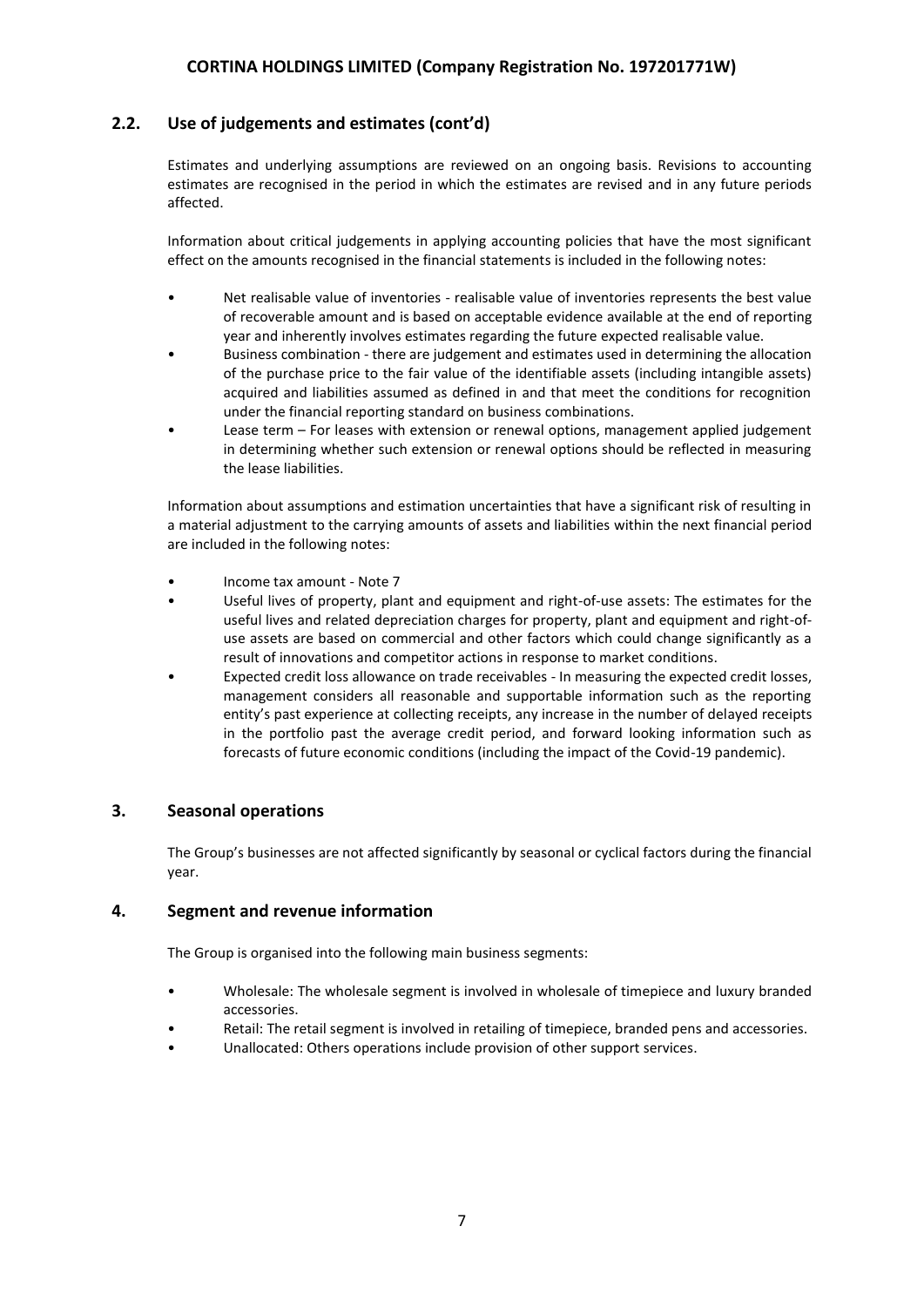### **4. Segment and revenue information (cont'd)**

Inter-segment sales are measured on the basis that the entity actually used to price the transfers. Internal transfer pricing policies of the reporting entity are as far as practicable based on market prices.

Segment results, assets and liabilities include items directly attributable to a segment as well as those that can be allocated on a reasonable basis. Segment assets consist primarily of property, plant and equipment, investment property, right-of-use assets, inventories, trade and other receivables, other assets and cash and cash equivalents.

Segment liabilities comprise trade and other payables, other financial liabilities, provisions and other liabilities. Unallocated items comprise mainly investment in associates, deferred tax assets, deferred and current tax liabilities.

These operating segments are reported in a manner consistent with internal reporting provided to the Management who are responsible for allocating resources and assessing the performance of the operating segments.

#### **4.1 Reportable segments**

|                                        | Wholesale | Retail    | <b>Unallocated</b> | <b>Elimination</b> | Group    |
|----------------------------------------|-----------|-----------|--------------------|--------------------|----------|
| <b>Continuing Operations 12 months</b> | S\$'000   | S\$'000   | S\$'000            | <b>S\$'000</b>     | S\$'000  |
| ended 2022                             |           |           |                    |                    |          |
| Revenue by Segment                     |           |           |                    |                    |          |
| Total revenue by segment               | 62,133    | 654,469   | 264                |                    | 716,866  |
| Inter-segment sales                    | 93,589    | 13,744    | 3,676              | (111,009)          |          |
| Total revenue                          | 155,722   | 668,213   | 3,940              | (111,009)          | 716,866  |
|                                        |           |           |                    |                    |          |
| <b>Recurring EBITDA</b>                | 17,789    | 114,900   | 5,557              | (2, 226)           | 136,020  |
| Finance costs                          | (222)     | (3, 276)  | (3)                |                    | (3,501)  |
| Depreciation                           | (1,220)   | (38, 198) | (228)              | (307)              | (39,953) |
| ORBT                                   | 16,347    | 73,426    | 5,326              | (2,533)            | 92,566   |
| Share of profit or loss of associates  |           | 84        | (17)               |                    | 67       |
| Profit before tax                      |           |           |                    |                    | 92,633   |
| Income tax expense                     |           |           |                    |                    | (18,818) |
| Profit, net of tax                     |           |           |                    |                    | 73,815   |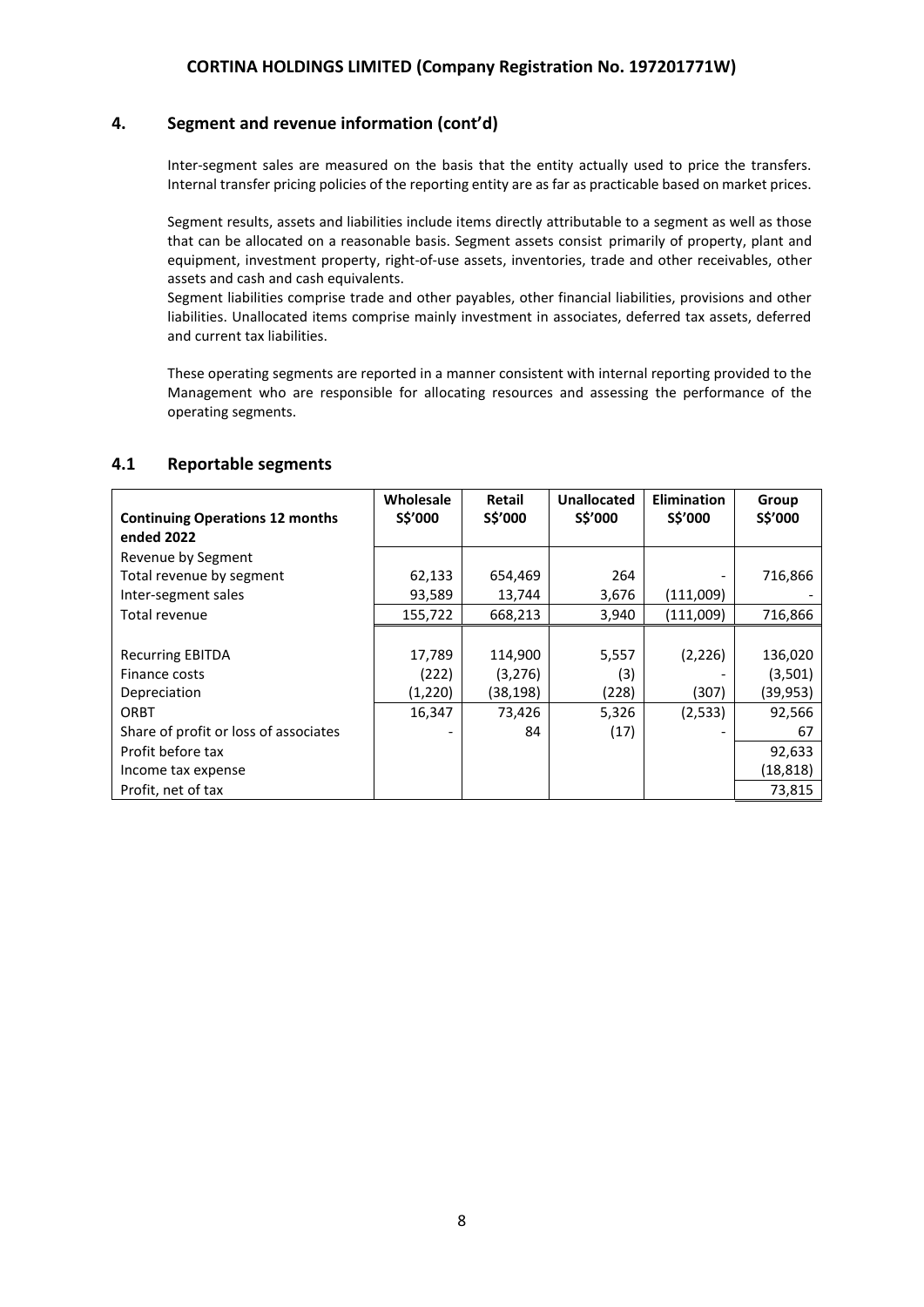# **4. Segment and revenue information (cont'd)**

# **4.1 Reportable segments (cont'd)**

| <b>Assets and Reconciliations 12 months</b><br>ended 2022                                                                                                 | Wholesale<br><b>S\$'000</b> | Retail<br>S\$'000 | Unallocated<br>S\$'000 | <b>Elimination</b><br>S\$'000 | Group<br>S\$'000  |
|-----------------------------------------------------------------------------------------------------------------------------------------------------------|-----------------------------|-------------------|------------------------|-------------------------------|-------------------|
| Segment assets<br>Unallocated assets:                                                                                                                     | 93,536                      | 491,598           | 11,756                 | (6, 124)                      | 590,766           |
| Deferred tax assets                                                                                                                                       |                             |                   |                        |                               | 2,689             |
| Investment in associates                                                                                                                                  |                             |                   |                        |                               | 3,494             |
| Total group assets                                                                                                                                        |                             |                   |                        |                               | 596,949           |
| <b>Liabilities and Reconciliations 12</b><br>months ended 2022<br>Segment liabilities<br>Unallocated liabilities:<br>Deferred and current tax liabilities | 49,676                      | 189,412           | 16,113                 | (294)                         | 254,907<br>12,874 |
| Total group liabilities                                                                                                                                   |                             |                   |                        |                               | 267,781           |

|                                                      | Wholesale<br>(Restated)* | <b>Retail</b> | Unallocated | <b>Elimination</b>       | Group     |
|------------------------------------------------------|--------------------------|---------------|-------------|--------------------------|-----------|
| <b>Continuing Operations 12 months</b><br>ended 2021 | S\$'000                  | S\$'000       | S\$'000     | S\$'000                  | S\$'000   |
| Revenue by Segment                                   |                          |               |             |                          |           |
| Total revenue by segment                             | 32,452                   | 403,800       | 463         |                          | 436,715   |
| Inter-segment sales                                  | 28,630                   | 266           | 2,385       | (31, 281)                |           |
| Total revenue                                        | 61,082                   | 404,066       | 2,848       | (31, 281)                | 436,715   |
|                                                      |                          |               |             |                          |           |
| <b>Recurring EBITDA</b>                              | 4,734                    | 63,162        | 26,171      | (10,053)                 | 84,014    |
| Finance costs                                        | (85)                     | (1,647)       | (6)         | 24                       | (1,714)   |
| Depreciation                                         | (566)                    | (26, 944)     | (213)       | $\overline{\phantom{a}}$ | (27, 723) |
| ORBT                                                 | 4,083                    | 34,571        | 25,952      | (10,029)                 | 54,577    |
| Share of profit or loss of associates                |                          |               | (54)        |                          | (54)      |
| Profit before tax                                    |                          |               |             |                          | 54,523    |
| Income tax expense                                   |                          |               |             |                          | (11,526)  |
| Profit, net of tax                                   |                          |               |             |                          | 42,997    |

|                                             | Wholesale<br>(Restated)* | <b>Retail</b> | Unallocated | <b>Elimination</b> | Group   |
|---------------------------------------------|--------------------------|---------------|-------------|--------------------|---------|
| <b>Assets and Reconciliations 12 months</b> | S\$'000                  | S\$'000       | S\$'000     | <b>SŚ'000</b>      | S\$'000 |
| ended 2021                                  |                          |               |             |                    |         |
| Segment assets                              | 103,287                  | 380,986       | 20,276      | (13, 810)          | 490,739 |
| Unallocated assets:                         |                          |               |             |                    |         |
| Deferred tax assets                         |                          |               |             |                    | 3,425   |
| Investment in associates                    |                          |               |             |                    | 2,539   |
| Total group assets                          |                          |               |             |                    | 496,703 |
|                                             |                          |               |             |                    |         |
| <b>Liabilities and Reconciliations 12</b>   |                          |               |             |                    |         |
| months ended 2021                           |                          |               |             |                    |         |
| Segment liabilities                         | 29,231                   | 183,267       | 14,610      | (9,652)            | 217,456 |
| Unallocated liabilities:                    |                          |               |             |                    |         |
| Deferred and current tax liabilities        |                          |               |             |                    | 9,355   |
| Total group liabilities                     |                          |               |             |                    | 226,811 |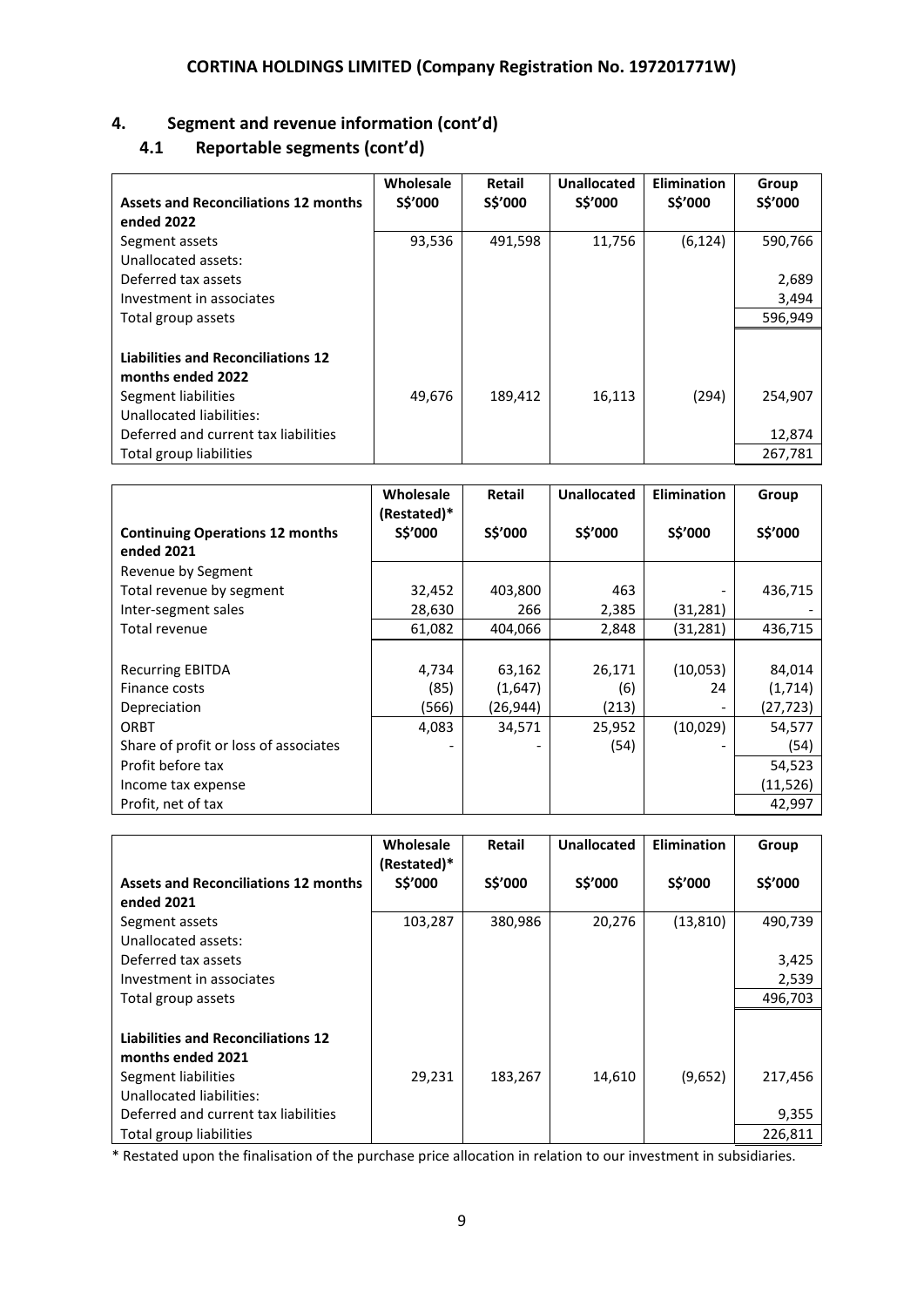# **4. Segment and revenue information (cont'd)**

# **4.2 Disaggregation of Revenue**

|               | <b>The Group</b>                         |                                          |  |
|---------------|------------------------------------------|------------------------------------------|--|
|               | 12 mths<br>ended<br>31 Mar 22<br>S\$'000 | 12 mths<br>ended<br>31 Mar 21<br>S\$'000 |  |
| Sale of goods | 713,079                                  | 434,539                                  |  |
| Other income  | 3,787                                    | 2,176                                    |  |
| Total revenue | 716,866                                  | 436,715                                  |  |

# **4.3 Geographical information**

|                                     | <b>The Group</b>              |                               |  |
|-------------------------------------|-------------------------------|-------------------------------|--|
|                                     | 12 mths<br>ended<br>31 Mar 22 | 12 mths<br>ended<br>31 Mar 21 |  |
| Revenue                             | S\$'000                       | S\$'000                       |  |
| Singapore                           | 330,235                       | 206,317                       |  |
| South East Asia (exclude Singapore) | 301,329                       | 175,456                       |  |
| North East Asia                     | 83,092                        | 54,931                        |  |
| Other countries                     | 2,210                         | 11                            |  |
|                                     | 716,866                       | 436,715                       |  |

|                                     | <b>The Group</b>              |                                              |  |
|-------------------------------------|-------------------------------|----------------------------------------------|--|
|                                     | 12 mths<br>ended<br>31 Mar 22 | 12 mths<br>ended<br>31 Mar 21<br>(Restated)* |  |
| <b>Total assets</b>                 | S\$'000                       | S\$'000                                      |  |
| Singapore                           | 369,686                       | 307,325                                      |  |
| South East Asia (exclude Singapore) | 164,171                       | 136,987                                      |  |
| North East Asia                     | 55,257                        | 48,534                                       |  |
| Other countries                     | 5,148                         | 343                                          |  |
| Unallocated                         | 2,687                         | 3,514                                        |  |
|                                     | 596,949                       | 496,703                                      |  |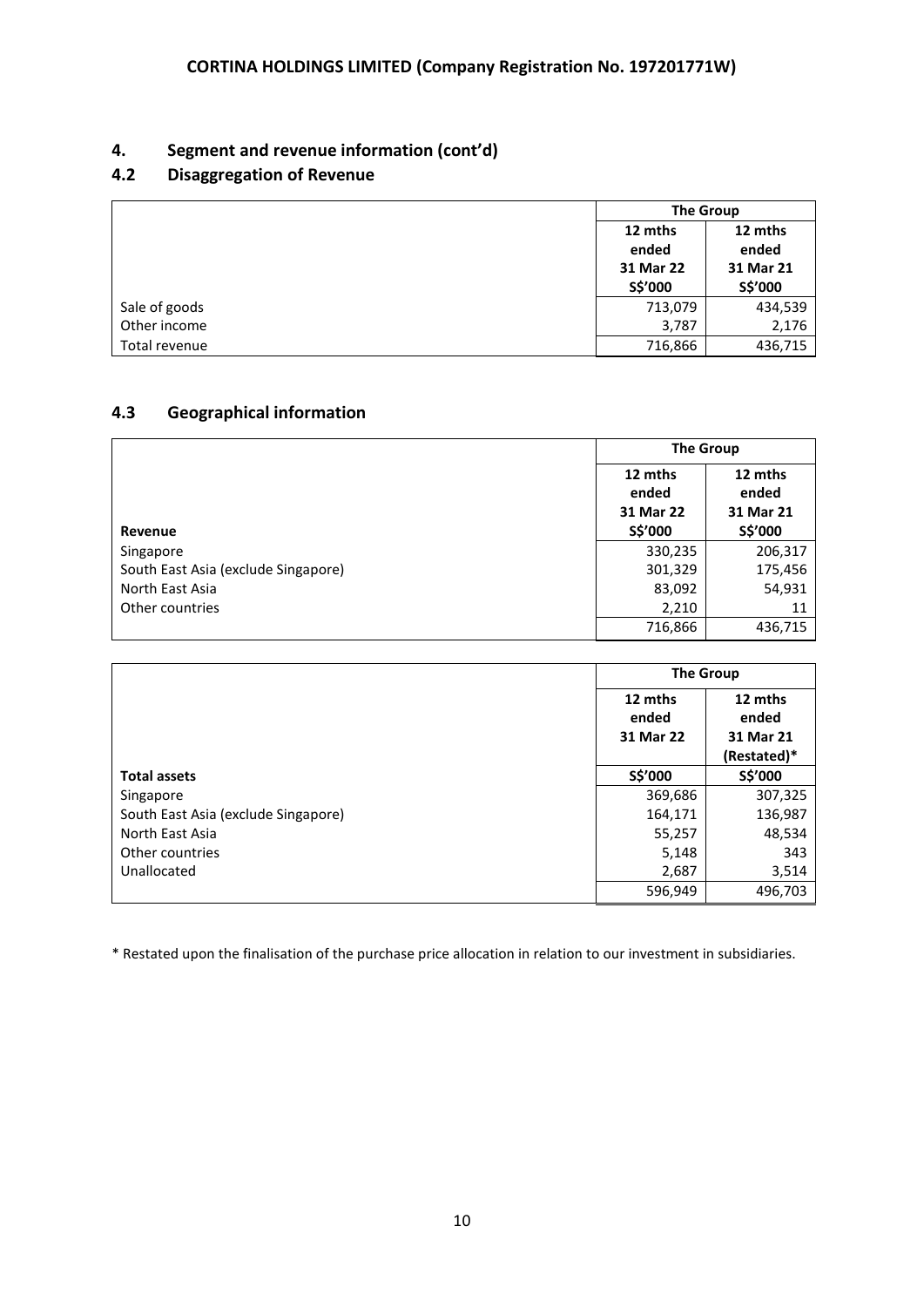# **5. Financial assets and financial liabilities**

Set out below is an overview of the financial assets and financial liabilities of the Group as at 31 March 2022 and 31 March 2021:

|                                                                   | <b>The Group</b>              |                               | The Company                   |                               |
|-------------------------------------------------------------------|-------------------------------|-------------------------------|-------------------------------|-------------------------------|
|                                                                   | As at<br>31 Mar 22<br>S\$'000 | As at<br>31 Mar 21<br>S\$'000 | As at<br>31 Mar 22<br>S\$'000 | As at<br>31 Mar 21<br>S\$'000 |
| Financial assets:<br>Financial assets at amortised cost           | 238,871                       | 145,247                       | 14,829                        | 20,435                        |
| Financial liabilities:<br>Financial liabilities at amortised cost | 227,946                       | 197,836                       | 98,459                        | 91,644                        |
|                                                                   |                               |                               |                               |                               |

# **6. Profit before tax**

# **6.1 Profit before tax has been arrived after (charging) / crediting:**

|                                                                            | <b>The Group</b> |               |           |               |  |
|----------------------------------------------------------------------------|------------------|---------------|-----------|---------------|--|
|                                                                            | 6 mths           | 6 mths        | 12 mths   | 12 mths       |  |
|                                                                            | ended            | ended         | ended     | ended         |  |
|                                                                            | 31 Mar 22        | 31 Mar 21     | 31 Mar 22 | 31 Mar 21     |  |
|                                                                            |                  | (Restated)*   |           | (Restated)*   |  |
|                                                                            | S\$'000          | <b>SŚ'000</b> | S\$'000   | <b>SŚ'000</b> |  |
| Interest income                                                            | 121              | 155           | 211       | 419           |  |
| Interest expense                                                           | (1,790)          | (902)         | (3,501)   | (1,714)       |  |
| Other income from government grants and<br>rental rebate                   | 2,364            | 2,012         | 5,335     | 8,667         |  |
| Negative goodwill                                                          |                  | 179           |           | 179           |  |
| Depreciation expenses                                                      | (3,993)          | (2,356)       | (7, 146)  | (4, 738)      |  |
| Depreciation of right-of-use-assets                                        | (16, 413)        | (11, 530)     | (32, 807) | (22, 986)     |  |
| Foreign exchange adjustment gain                                           | 1,549            | 467           | 941       | 346           |  |
| (Loss) / gains on disposal of plant and<br>equipment & right-of-use assets | (33)             | 144           | 43        | 144           |  |
| Plant and equipment written off                                            | (222)            | (1, 131)      | (222)     | (1, 131)      |  |
| Inventory written off                                                      | (1, 158)         |               | (2,176)   | (760)         |  |
| (Allowance) / reversal on allowance for                                    | (3,388)          | 2,618         | (2,238)   | 2,650         |  |
| inventories                                                                |                  |               |           |               |  |

# **6.2 Related party transactions**

There are no material related party transactions apart from those disclosed elsewhere in the financial statements.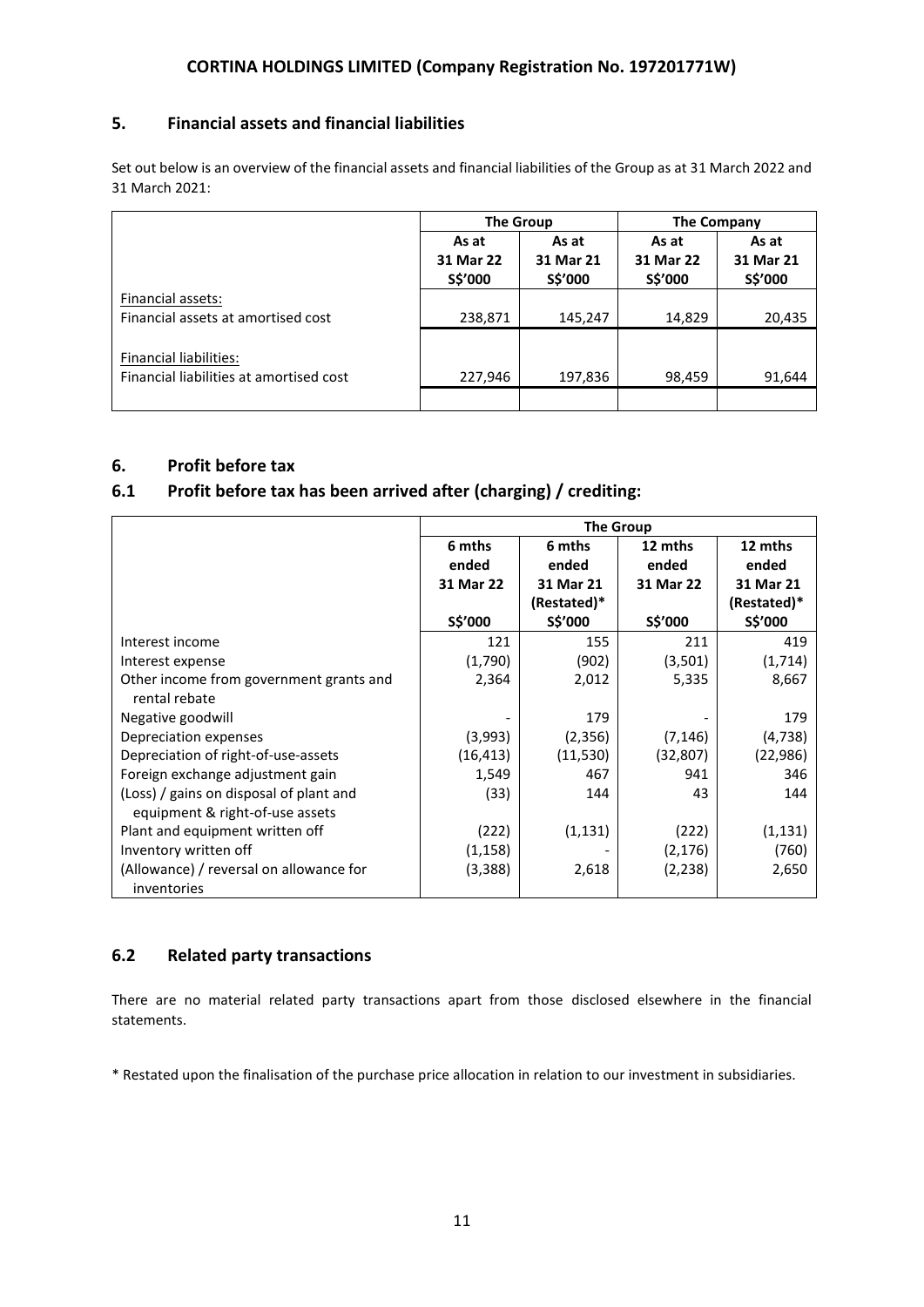# **7. Taxation**

The Group calculates the period income tax expense using the tax rate that would be applicable to the expected total annual earnings. The major components of income tax expense in the condensed consolidated statement of profit or loss are:

|                                                      | <b>The Group</b>     |                      |                      |                      |
|------------------------------------------------------|----------------------|----------------------|----------------------|----------------------|
|                                                      | 6 mths<br>ended      | 6 mths<br>ended      | 12 mths<br>ended     | 12 mths<br>ended     |
|                                                      | 31 Mar 22<br>S\$'000 | 31 Mar 21<br>S\$'000 | 31 Mar 22<br>S\$'000 | 31 Mar 21<br>S\$'000 |
| Current tax                                          | 9,593                | 6,562                | 17,636               | 10,628               |
| Current withholding tax                              | 105                  | 829                  | 328                  | 1,076                |
| Deferred tax                                         | (457)                | (134)                | (510)                | (134)                |
| Over/under adjustments in respect of prior<br>years: |                      |                      |                      |                      |
| Current tax                                          | 343                  | (72)                 | 344                  | (72)                 |
| Deferred tax                                         | 1,020                | 28                   | 1,020                | 28                   |
| Total income tax expense                             | 10,604               | 7,213                | 18,818               | 11,526               |

# **8. Dividends**

|                         | <b>The Group</b>                              |                                         |                                          |                                          |
|-------------------------|-----------------------------------------------|-----------------------------------------|------------------------------------------|------------------------------------------|
|                         | 6 mths<br>ended<br>31 Mar 22<br><b>SŚ'000</b> | 6 mths<br>ended<br>31 Mar 21<br>S\$'000 | 12 mths<br>ended<br>31 Mar 22<br>S\$'000 | 12 mths<br>ended<br>31 Mar 21<br>S\$'000 |
| Ordinary dividend paid: |                                               |                                         |                                          |                                          |
| Final dividend          | $\qquad \qquad \blacksquare$                  | 10,763                                  | 10,763                                   | 10,763                                   |

# **9. Earnings per ordinary share**

|                                                                           | <b>The Group</b>                    |                                      |
|---------------------------------------------------------------------------|-------------------------------------|--------------------------------------|
|                                                                           | 12 mths<br>ended<br>31 Mar 22<br>SS | 12 mths<br>ended<br>31 Mar 21<br>S\$ |
| Profit per share (cents)                                                  |                                     |                                      |
| - Based on weighted average number of ordinary shares in issue            | 41.5                                | 24.0                                 |
| - On fully diluted basis (detailing and adjustments made to the earnings) | 41.5                                | 24.0                                 |
| Weighted average number of ordinary shares in issue                       | 165,578,415                         | 165,578,415                          |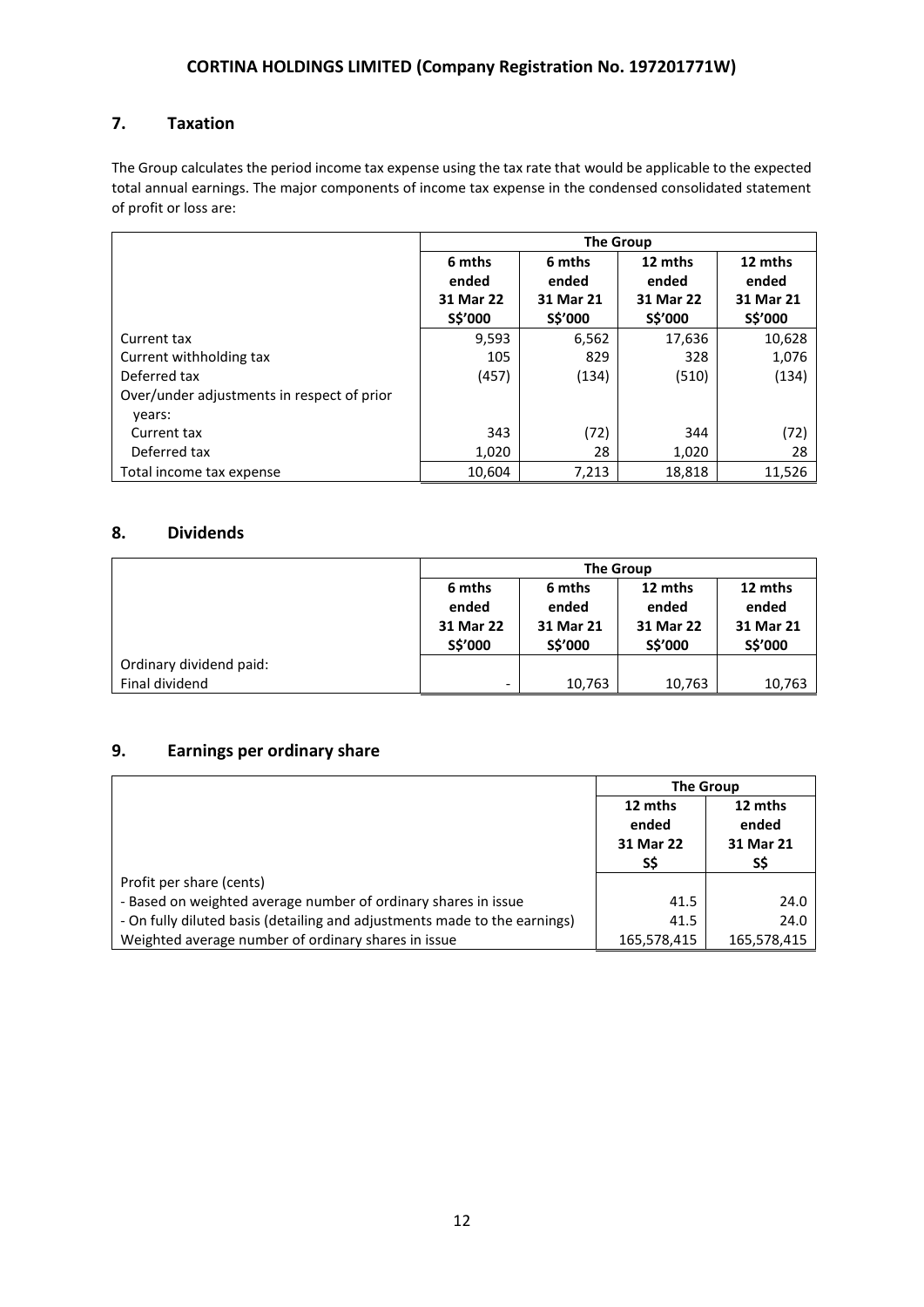### **10. Net assets value**

|                                            | <b>The Group</b> |           | <b>The Company</b> |           |
|--------------------------------------------|------------------|-----------|--------------------|-----------|
|                                            | 12 mths          | 12 mths   | 12 mths            | 12 mths   |
|                                            | ended            | ended     | ended              | ended     |
|                                            | 31 Mar 22        | 31 Mar 21 | 31 Mar 22          | 31 Mar 21 |
|                                            | SS               | SS        | S\$                | S\$       |
| Net asset value per ordinary share (cents) | 190.0            | 156.2     | 41.5               | 45.7      |

# **11. Property, plant and equipment**

During the year ended 31 March 2022, the Group acquired assets amounting to \$17.0mil (31 March 2021: \$3.9mil) and disposed of assets amounting to \$3.9mil (31 March 2021: \$5.7mil).

#### **12. Borrowings**

|                                        | <b>The Group</b> |                              | <b>The Company</b> |               |
|----------------------------------------|------------------|------------------------------|--------------------|---------------|
|                                        | 12 mths          | 12 mths                      | 12 mths            | 12 mths       |
|                                        | ended            | ended                        | ended              | ended         |
|                                        | 31 Mar 22        | 31 Mar 21                    | 31 Mar 22          | 31 Mar 21     |
|                                        | <b>S\$000</b>    | <b>S\$000</b>                | <b>S\$000</b>      | <b>S\$000</b> |
| Amount repayable within one year or on |                  |                              |                    |               |
| demand                                 |                  |                              |                    |               |
| Secured                                | 20,028           | 17,093                       |                    |               |
| Unsecured                              | 1,708            | 21,128                       | 12                 | 64            |
|                                        |                  |                              |                    |               |
| Amount repayable after one year        |                  |                              |                    |               |
| Secured                                | 25,500           | 388                          | -                  |               |
| Unsecured                              | 336              | $\qquad \qquad \blacksquare$ |                    | 12            |
|                                        |                  |                              |                    |               |
| Total loans and borrowings             | 47,572           | 38,609                       | 12                 | 76            |

### **13. Share capital**

|                                    | The Group and the Company |                         |                  |                         |
|------------------------------------|---------------------------|-------------------------|------------------|-------------------------|
|                                    | 31 Mar 22                 |                         | 31 Mar 21        |                         |
|                                    | No. of<br>shares          | Amount<br><b>S\$000</b> | No. of<br>shares | Amount<br><b>S\$000</b> |
| At 31 March 2022 and 31 March 2021 | 165,578,415               | 35.481                  | 165,578,415      | 35,481                  |

The Company did not hold any treasury shares as at 31 March 2022.

# **14. Subsequent events**

There are no major subsequent events which led to adjustments to this set of financial statements.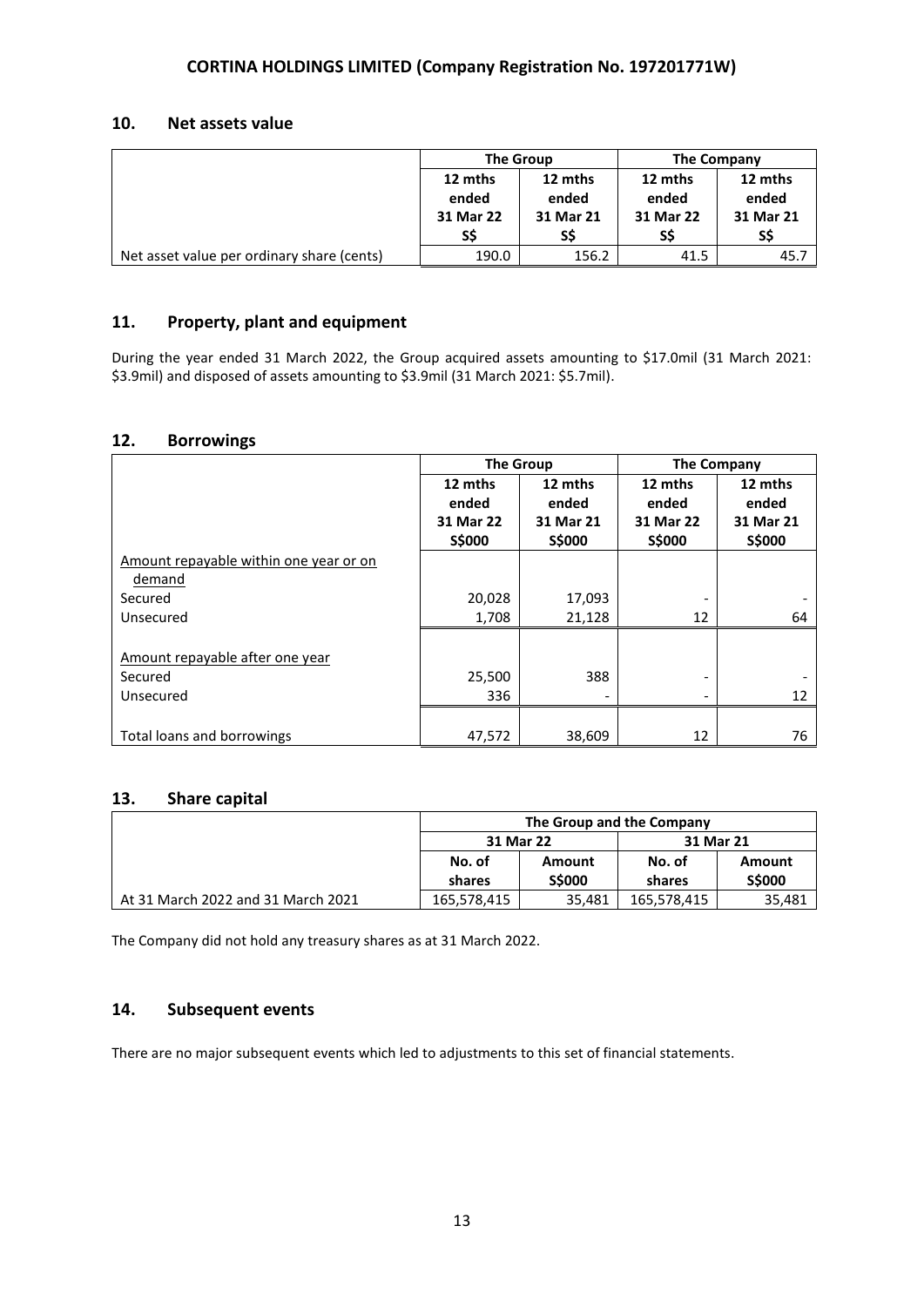## **(F) Other information required by Listing Rule Appendix 7.2**

#### **1) Whether the figures have been audited or reviewed and in accordance with which auditing standard or practice**

The condensed consolidated statement of financial position of Cortina Holdings Limited and its subsidiaries as at 31 March 2022 and the related condensed consolidated profit or loss and other comprehensive income, condensed consolidated statement of changes in equity and condensed consolidated statement of cash flows for the six-month period then ended and certain explanatory notes have not been audited or reviewed.

**2) A review of the performance of the group, to the extent necessary for a reasonable understanding of the group's business. It must include a discussion of the following:- a) any significant factors that affected the turnover, costs, and earnings of the group for the current financial period reported on, including (where applicable) seasonal or cyclical factors; and b) any material factors that affected the cash flow, working capital, assets or liabilities of the group during the current financial year reported on**

The Group recorded a higher profit after tax of S\$46.4 million for the second half year of FY2022 as compared with S\$27.0 million in the corresponding period last year, an increase of S\$19.4 million or 72.0%. The full year profit after tax increased 71.7% to S\$73.8 million from S\$43.0 million a year ago. The good performance was largely attributable to a better sales mix and stock allocation due to the recovery of supply chain disruption in the second half of the year, as compared with a year ago.

Revenue for the current half year was S\$392.2 million, an increase of 49.2% compared with the corresponding period last year. The revenue for the full year increased 64.5% to S\$716.9 million. This was largely due to the easing of restrictions, particularly in South East Asia and the additional revenue from the acquisition of the Sincere Watch Limited Group in March 2021 which was absent in the last financial year.

Sales margin improved to 35.1% in the second half year, as compared to 29.6% in the previous corresponding period. This is mainly due to management effort in pursuing a new strategic direction with vendors to reduce slow-moving stocks. Full year sales margin was at 32.9% as compared to 29.1% a year ago.

Other income and gains included government grants and rent concession due to the covid-19 pandemic, particularly the Job Support Scheme for the retail industry and rent concession amounted to S\$5.3m, down from S\$8.7m last year.

Operating expenses comprised staff costs, rental expenses, depreciation, and other expenses. The operating expenses for the current half year increased by 80.9% from the last corresponding period to S\$82.2 million in the current period. The increase was largely due to additional expenses of the newly acquired Sincere Watch Limited Group, higher sales related expenses such as salesman commission and credit card commission, and higher marketing expenses for brand development. For the full year, the expenses increased 77.5% to S\$146.1 million.

The Group maintained a healthy balance sheet, with total equity of S\$314.5 million as compared with S\$258.6 million in the last financial year. Cash and bank balances were at S\$226.5 million, compared with S\$130.0 million at the last year end. Inventories decreased slightly to S\$211.1 million as compared to S\$214.4 million in the last corresponding year. Trade and other receivables were lower at S\$12.4 million. Non-current bank borrowings increased by S\$25.5 million, whilst current bank borrowings decreased by S\$16.5 million to S\$21.5million. Other liabilities increased by S\$9.6 million to S\$21.5 million due to the increase in advance deposits from customers.

The Group generated a positive operating cash inflow of S\$116.4 million in the second half of the current financial year. The Group cash and cash equivalent as at year end stood at S\$226.5 million.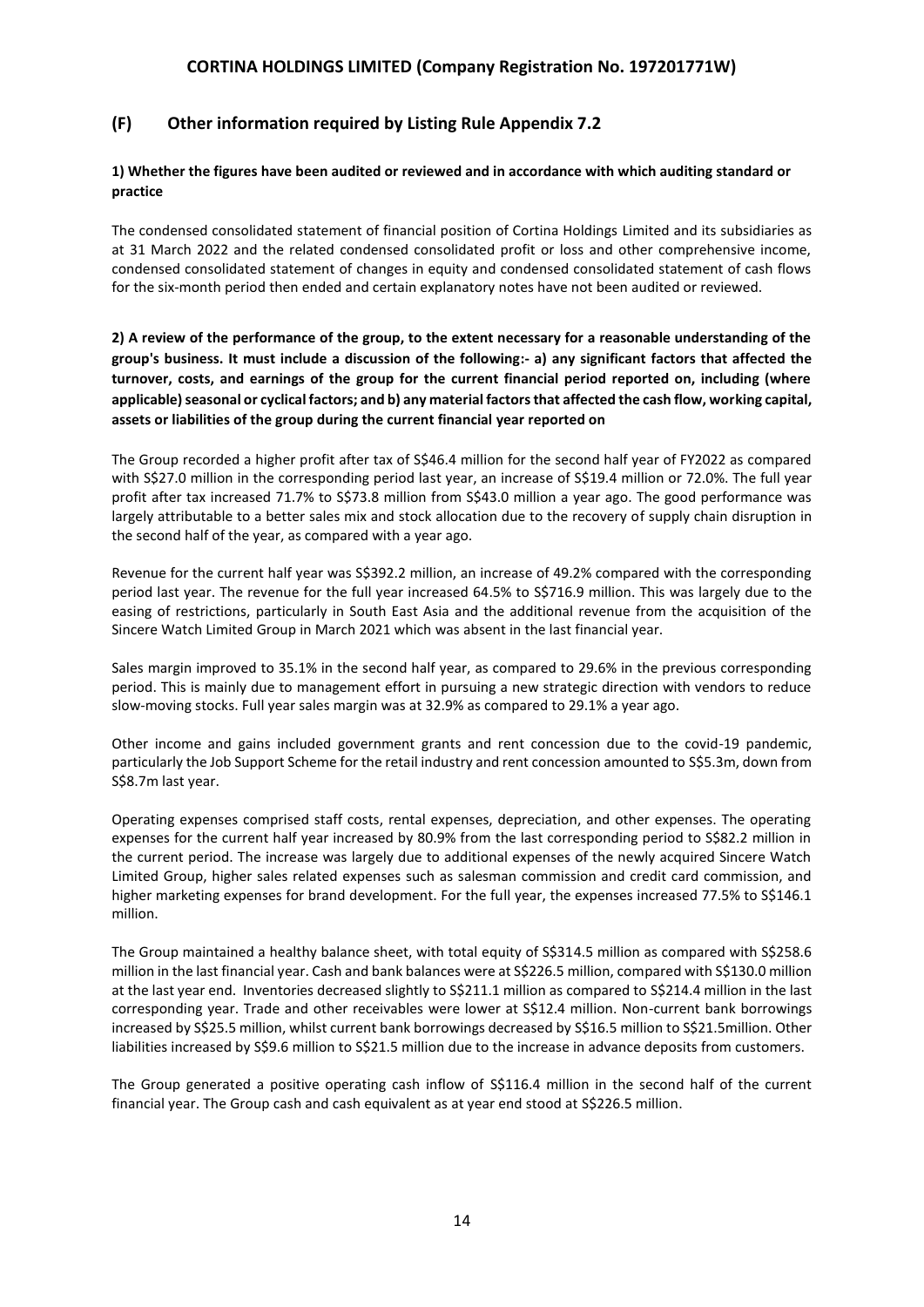**3) Where a forecast, or prospect statement, has been previously disclosed to shareholders, any variance between it and the actual results.**

Not applicable.

#### **4) A commentary at the date of the announcement of the significant trends and competitive conditions of the industry in which the group operates and any known factors or events that may affect the group in the next reporting period and the next 12 month**

The global economy remains volatile and may continue to pose challenges to the Group's performance in the years ahead. On the other hand, the purchasing power of the regional consumers is rising continually. Customer demand for luxury timepieces remain positive. The Group will continue to review and fine tune its strategies, adapt to the changes and emerging trends in the industry and in the markets that it operates in.

Barring unforeseen circumstances, the Group will remain profitable.

#### **5) Dividend**

#### **(a) Current Financial Period Reported On**

Any dividend recommended for the current financial period reported on? Yes

| <b>Name of Dividend</b> | Final                           | <b>Special</b>                  | 50th<br><b>Special</b>          |
|-------------------------|---------------------------------|---------------------------------|---------------------------------|
|                         |                                 |                                 | Anniversary                     |
| Dividend Type           | Cash                            | Cash                            | Cash                            |
| Dividend Rate           | 2.0 cents per ordinary<br>share | 5.0 cents per ordinary<br>share | 5.0 cents per ordinary<br>share |
| Tax Rate                | Tax exempt (1-tier)             | Tax exempt (1-tier)             | Tax exempt (1-tier)             |

#### **(b) Corresponding Period of the Immediately Preceding Financial Year**

Any dividend declared for the corresponding period of the immediately preceding financial year? Yes

| <b>Name of Dividend</b> | Final               | <b>Special</b>                                           | ΝA                       |
|-------------------------|---------------------|----------------------------------------------------------|--------------------------|
| Dividend Type           | Cash                | Cash                                                     | $\overline{\phantom{0}}$ |
| Dividend Rate           | share               | 2.0 cents per ordinary 4.5 cents per ordinary -<br>share |                          |
| Tax Rate                | Tax exempt (1-tier) | Tax exempt (1-tier)                                      | -                        |

#### **(c) Date payable**

The proposed dividend, if approved by the shareholders of the Company at the Annual General Meeting to be held on 29 July 2022, will be paid on a date to be announced later.

#### **(d) Books closure date**

Book closure date will be announced on a later date.

#### **6) If no dividend has been declared/recommended, a statement to that effect.**

Not applicable.